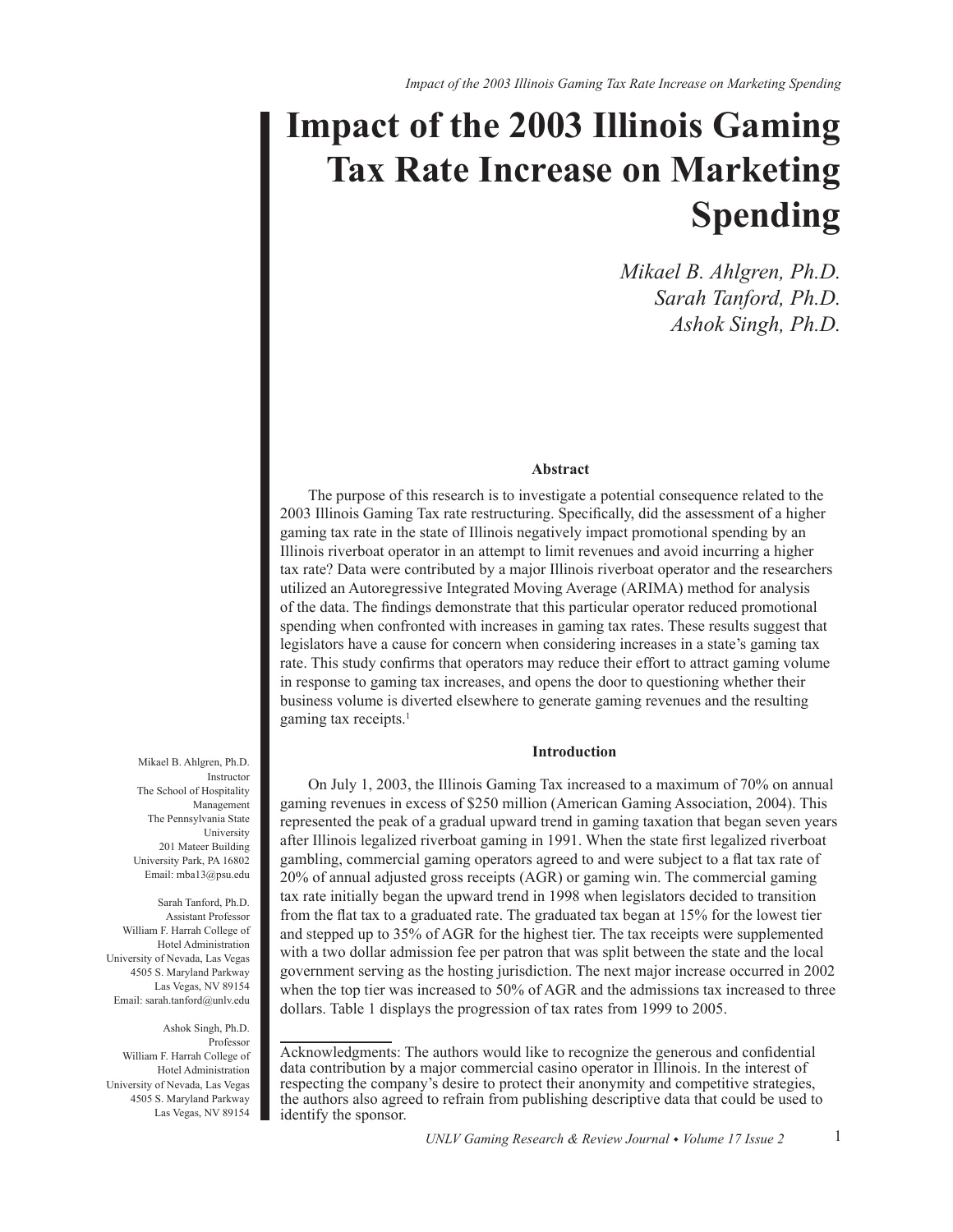| TWOTE T ISSS TOOD INTRODUCED TWO TERRICS WHEN ITERATIONS TOWN |                                                |                           |  |  |
|---------------------------------------------------------------|------------------------------------------------|---------------------------|--|--|
| Year                                                          | <b>Graduated Tax Rate</b>                      | Admissions tax per patron |  |  |
| 1999 - 2001                                                   | $15\%$ to 35% of gross<br>gaming revenue (GGR) | \$2                       |  |  |
| 2002                                                          | 15\% to 50\% of GGR                            | \$3                       |  |  |
| $2003 - 2004$                                                 | 15% to 70% of GGR                              | $$3-$5$                   |  |  |
| 2005                                                          | $15\%$ to 50% of GGR                           | $$2 - $3$                 |  |  |

7DEOH*1999 – 2005 Illinois Gaming Tax Rates and Admission Tax*

*Note.* Gaming Taxation Rates were retrieved from Illinois Gaming Commission Annual Reports from 1999 to 2005.

The casino industry vociferously objected to the 2003 Illinois changes, in part arguing that the state erroneously believed that the gaming industry was immune to generally accepted economic laws. The gaming industry's stakeholders have argued that lawmakers consider increasing gaming taxes a safe target in an effort to generate state revenues. Gaming's advocates believe there is a general misconception that the industry is hyper profitable compared to other businesses and is capable of paying whatever is necessary to balance state budgets (Christiansen, 2005).

Despite the industry protest, the top tier of the Illinois Gaming Tax rate was increased to 70% on July 1, 2003. All other tiers, with exception of the lowest, were also increased by 5% to 7.5%. In addition, the schedule determining the applicable tax tier was shifted to the state's favor. Casinos with the same adjusted gross revenue could both shift to a higher tier and be subject to a higher rate within each tier. For example, a riverboat with adjusted gross revenues of just over \$25 million dollars would pay a gaming tax of 27.5% of AGR in 2003 compared to the 22.5% of AGR prior to the increase. If the riverboat reached \$37.5 million, the higher tax rate took effect, whereas prior to the increase it did not do so until revenues reached \$50 million. Table 2 provides a detailed account of the various steps to Illinois' gaming tax structure before and after the 2003 increase.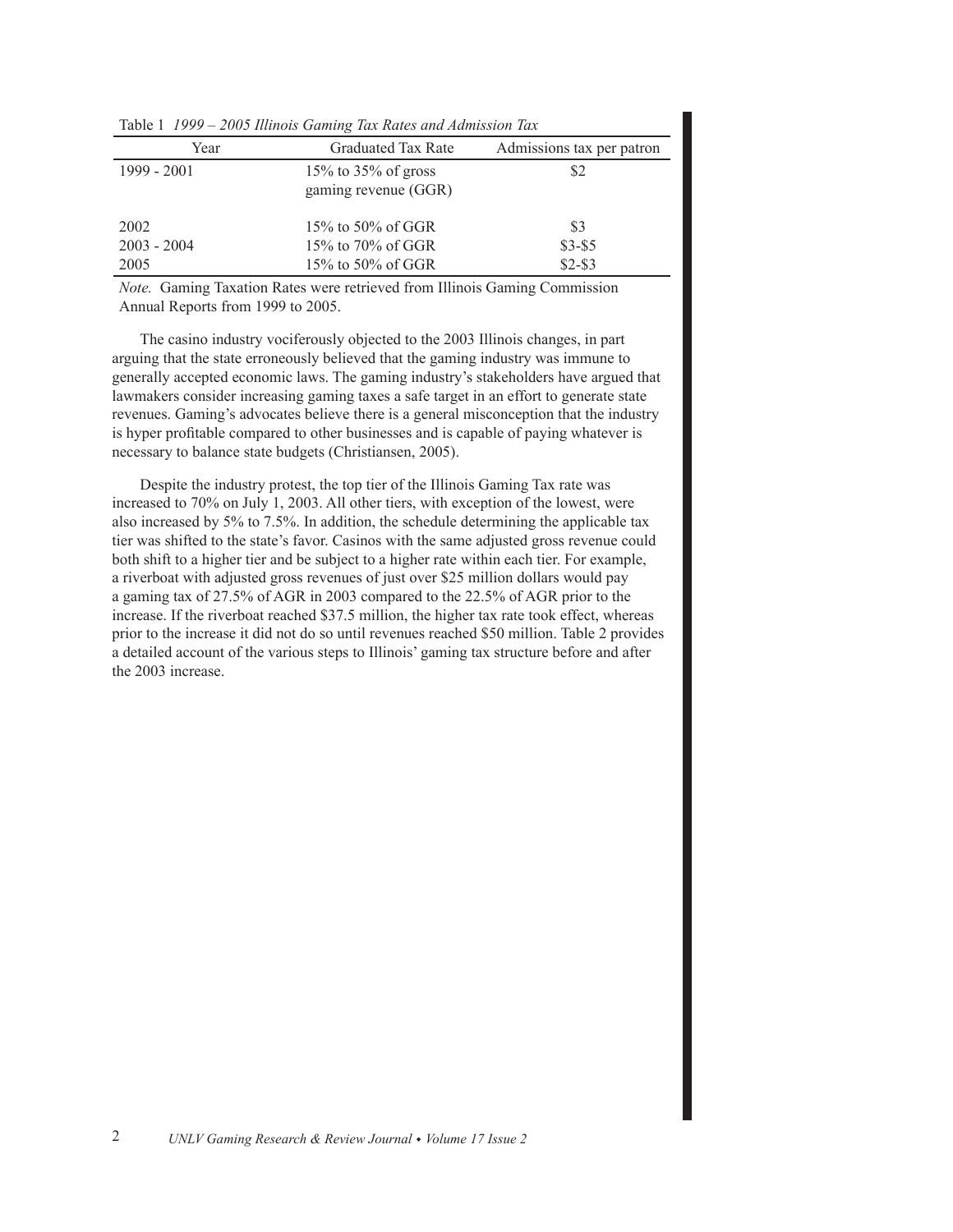| Gaming Tax Rate as percentage of Adjusted Gross Receipts or Gaming Win |                                           |  |
|------------------------------------------------------------------------|-------------------------------------------|--|
| 2002                                                                   | $2003$ (post July 1)                      |  |
| 15% of AGR up to and including \$25                                    | 15% of AGR up to and including \$25       |  |
| million                                                                | million                                   |  |
| 22.5% of AGR in excess of \$25 million                                 |                                           |  |
| but not exceeding \$50 million                                         | 27.5% of AGR in excess of \$25 million    |  |
| 27.5% of AGR in excess of \$50 million                                 | but not exceeding \$37.5 million          |  |
| but not exceeding \$75 million                                         | 32.5% of AGR in excess of \$37.5 million  |  |
| 32.5% of AGR in excess of \$75 million                                 | but not exceeding \$50 million            |  |
| but not exceeding \$100 million                                        | 37.5% of AGR in excess of \$50 million    |  |
| 37.5% of AGR in excess of \$100 million                                | but not exceeding \$75 million            |  |
| but not exceeding \$150 million                                        | 45% of AGR in excess of \$75 million but  |  |
| 45% of the AGR in excess of \$150 million                              | not exceeding \$100 million               |  |
| but not exceeding \$200 million                                        | 50% of the AGR in excess of \$100 million |  |
| 50% of AGR in excess of \$200 million                                  | but not exceeding \$250 million           |  |
|                                                                        | 70% of AGR in excess of \$250 million     |  |

| Admissions Tax |                                                                                                                                                                                                                                                                                                                                                                                        |  |  |
|----------------|----------------------------------------------------------------------------------------------------------------------------------------------------------------------------------------------------------------------------------------------------------------------------------------------------------------------------------------------------------------------------------------|--|--|
| 2002           | 2003                                                                                                                                                                                                                                                                                                                                                                                   |  |  |
| \$3 per patron | \$3 per patron for licensees that admitted<br>fewer than one million persons in the<br>previous calendar year.<br>\$4 per patron for licensees that admitted<br>more than one million persons but fewer<br>than 2.3 million persons in the previous<br>calendar year.<br>\$5 per patron for licensees that admitted<br>more than 2.3 million persons in the<br>previous calendar year. |  |  |

Note. Gaming Taxation Rates were retrieved from Illinois Gaming Commission Annual Reports from 2003.

Research indicates that the 2003 Illinois gaming tax rate increase was associated with decreased aggregate gaming demand across the Illinois riverboat market (Ahlgren, Dalbor, & Singh, 2009). Using regression modeling, the authors demonstrated that the tax increase was associated with a \$136 million decrease in the state's slot volume. That said, the question of why demand decreased was left unanswered. Riverboat casino patrons did not experience the tax increase directly, since they did not pay gaming taxes to the state. However, since gaming patrons reduced their volume of play, one can surmise that they were affected in some way by the changes. One potential explanation for the decrease in gaming demand is that operators withheld or decreased their marketing/promotional expenditures in order to reduce revenues. The tax policy created an incentive to reduce revenues, especially for the higher performing operators whose revenues qualified for the 70% tax rate. The reduction in marketing and promotions would impact casino player's club members who are accustomed to receiving complimentary offerings and benefits. This could induce them to choose other options for their entertainment related discretionary spending. Customers' responses might include visiting casinos in other states that offer more competitive promotional/ complimentary programs and/or engaging in non-gaming entertainment offerings.

Deutsch Bank gaming analyst and journalist Falcone (2003a) predicted that the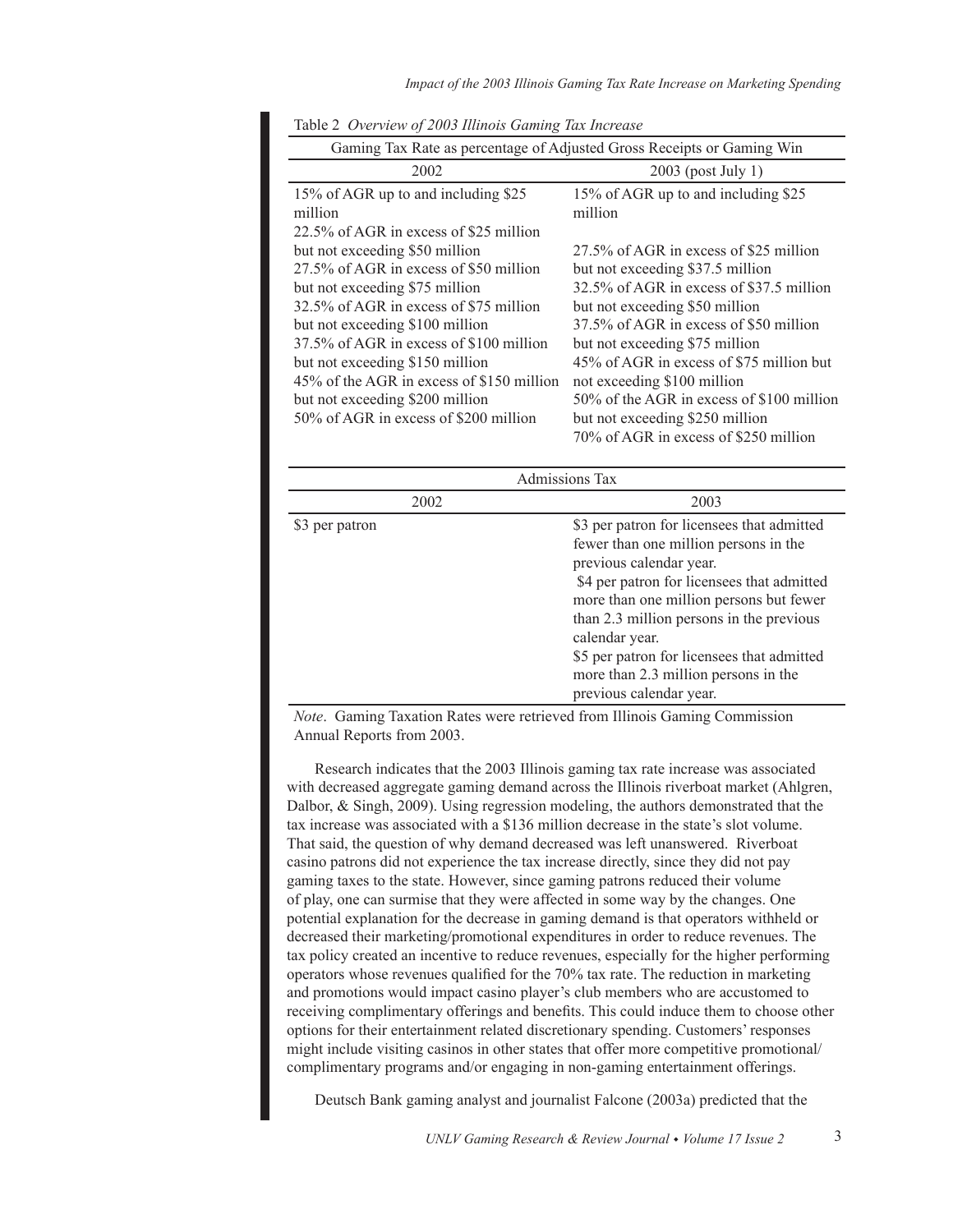three boats in the Illinois market place that had the potential to hit the 70 percent gaming tax threshold would attempt to direct their operations to reduce revenues. He also forecasted that all operators would engage in layoffs, restrict comps, rely on fewer table games, and close ancillary facilities such as restaurants and hotels (Falcone, 2003b).

This study seeks to answer the question: What was the mechanism that directly impacted the behavior of Illinois gamblers? Although there are other potential explanations, this study postulates that the customers were reacting to reduced marketing and promotions. Thus, the research question becomes: Did Illinois riverboat operators change their promotional related comp policies and marketing related expenditures in response to gaming tax rate changes?

# **Literature Review**

## **Illinois Overview**

The Midwestern State of Illinois ratified the Riverboat Gambling Act in February of 1990. In so doing, Illinois became the second of the United States to legalize riverboat gambling, the first state being Iowa. Additionally, the Riverboat Gambling Act created the Illinois Gaming Board, which was immediately authorized to award up to ten commercial casino licenses. Approximately a year and a half later in September of 1991, the first riverboat in Alton began operation. Illinois awarded all ten of its licenses by 1996 to operators in the subsequent communities: Alton, Aurora, East Dubuque, East St. Louis, Elgin, Joliet, Metropolis, Peoria, and Rock Island (Illinois Riverboat, 1990).

Supporters of the legislation believed that riverboats would bring numerous benefits to the state. These benefits included stimulating the economies of Illinois riverboat towns, generating tax revenues, promoting job growth, and increasing tourism. Supporters also recognized that much of Iowa's already legal riverboat business was generated from Illinois residents and were interested in keeping those tax revenues in Illinois (Marbach, 1999).

Five members, appointed by the Governor and approved by the Senate, comprised the Illinois Gaming Board. Besides licensing riverboats, the Gaming Board was tasked with administering the tax collection and the regulatory system for Illinois riverboat casino operations. Ultimately the Board is responsible for safeguarding the integrity of the state's commercial gaming operations in part by conducting criminal and financial background investigations on applicants for casino licensure.



*Figure 1.* 2003 Illinois Gaming Taxation Rates as reported by each riverboat. Adapted from Illinois Gaming Board (2003) 2003 Annual Report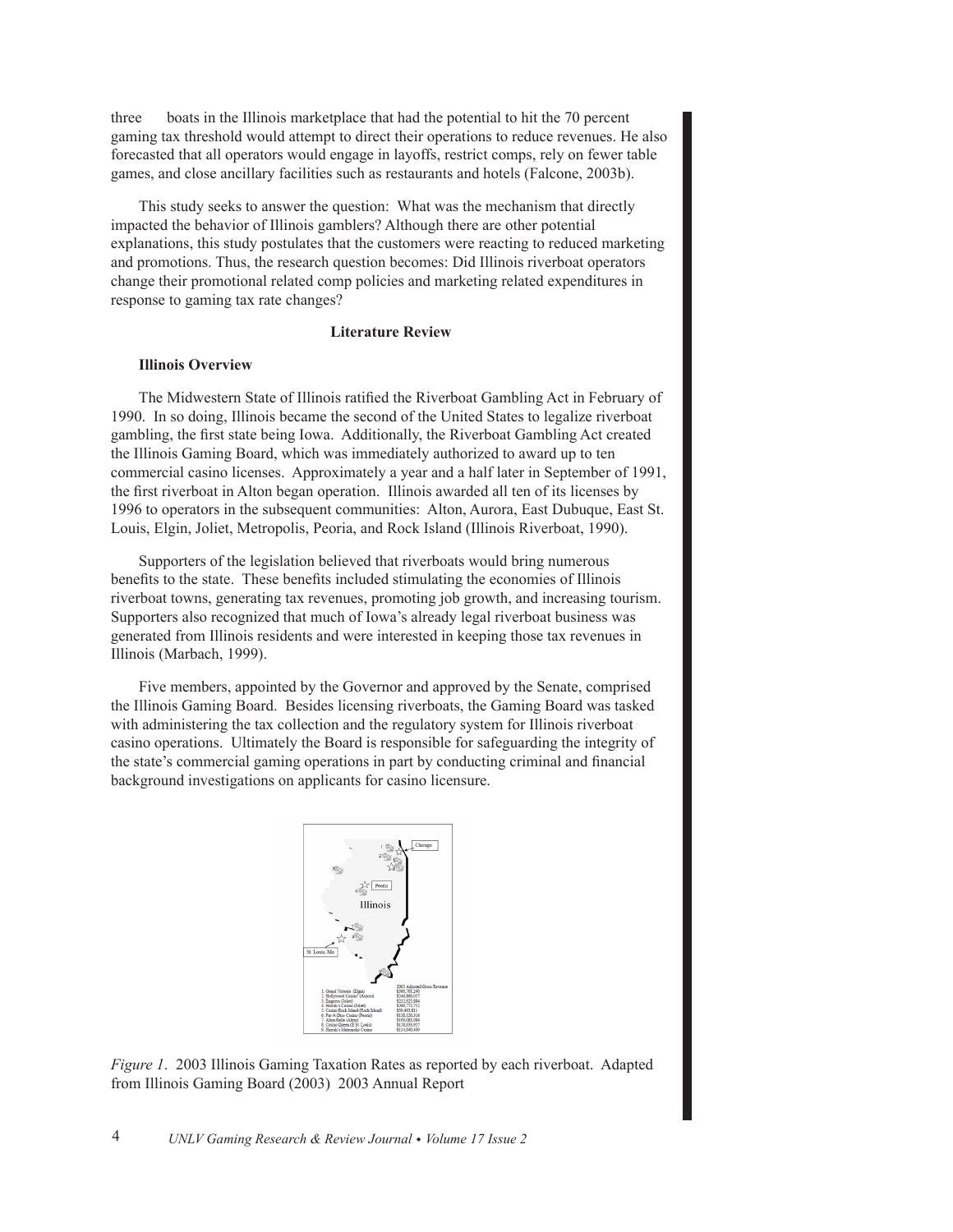## Impact of the 2003 Illinois Gaming Tax Rate Increase on Marketing Spending

A gaming license enables each riverboat. operator in Illinois to provide up to 1,200 gaming positions. The gaming positions may be comprised of a combination of electronic gaming devices and table games. The number of gamblers playing at a particular riverboat is determined by the number of positions. The positions in Illinois are determined in the following manner: positions for electronic device games such as slots make up 90 percent of the total devices offered. The remainders of positions are consumed by a number of games. For example, a craps table is considered to have ten gaming positions, and table games using live dealers are counted as offering five gaming positions (Illinois Gaming Board Staff, 2000). Electronic gaming devices (EGD's) include as previously mentioned slots but also Video Lottery Terminals (VLT's), pull-tab machines and video poker. Although initially the riverboats were obligated to conduct cruises, by amending the Illinois Gambling Act in 1999, Illinois permitted operators to remain permanently moored at their docksites (Illinois Riverboat, 1990).

The Illinois Riverboat Gaming Act directly expresses that the legislative intent behind the legalization of commercial gaming is to assist economic development, to promote tourism, and to increase revenues available for assisting and supporting education. The Act also recognizes the importance of providing regulatory provisions to ensure the credibility and maintenance of public confidence related to gaming operations. Specifically, the regulatory process is designed to provide oversight of facilities, persons, associations and practices associated with the operation of commercial gaming facilities (Illinois Riverboat, 1990). Figure 1 provides an overview of the Illinois Casino industry showing the location of riverboats.

# **Gaming Taxation**

States adopt gaming for several reasons: gaming tax revenues, political feasibility, intra-state competitiveness, and local and state economic development (Furlong, 1998). Illinois and other riverboat states followed the "New Jersey" model, whereby gaming was legalized with the objective of generating economic expansion in a set number of locales (NCISC, 1999). The benefit sought were growth in employment opportunities, capital investment, tax revenue and enhanced tourism. Taxes raised from commercial gaming are often dedicated to either state or local governments for particular purposes. In the case of Illinois, a portion a portion of collected gaming taxes is funneled to education and another portion goes to local governments serving as host communities;

However, states following this model may not develop structures that maximize revenues for the state. Research suggests that raising taxes beyond a certain point reduces annual gaming tax revenue by diminishing the marginal return on revenue (Ozurumba  $\&$ Kim, 2009). The researchers used a Laffer curve to identify the revenue-maximization tax rates for states that host commercial gaming. It was posited that when a tax rate is raised beyond a certain threshold, operators respond by reducing payoffs, adjusting hours of operation, and decreasing salaries (Ozurumba & Kim, 2009). The results of the analysis indicated that the states fell into one of four categories: states that overtaxed but were simultaneously close to revenue-maximizing level, states that under-taxed but were close to revenue-maximizing levels, and finally, states that under-taxed. Illinois was the lone state to occupy the first category described as "overtaxing states" (Ozurumba & Kim, 2009). A similar approach was applied by Garrett (2009) to determine the optimal tax rate to maximize revenues generated by state lotteries.

Monetary policy and fiscal policy are the two main tools of macroeconomic management. Monetary policy, controlled by the central bank, influences the economy by setting the money supply. Fiscal policy refers to both government expenditures and taxation. This research reflects the aspect of taxation fiscal policy that tax rates are the partial determinants of the prices with which both businesses and individuals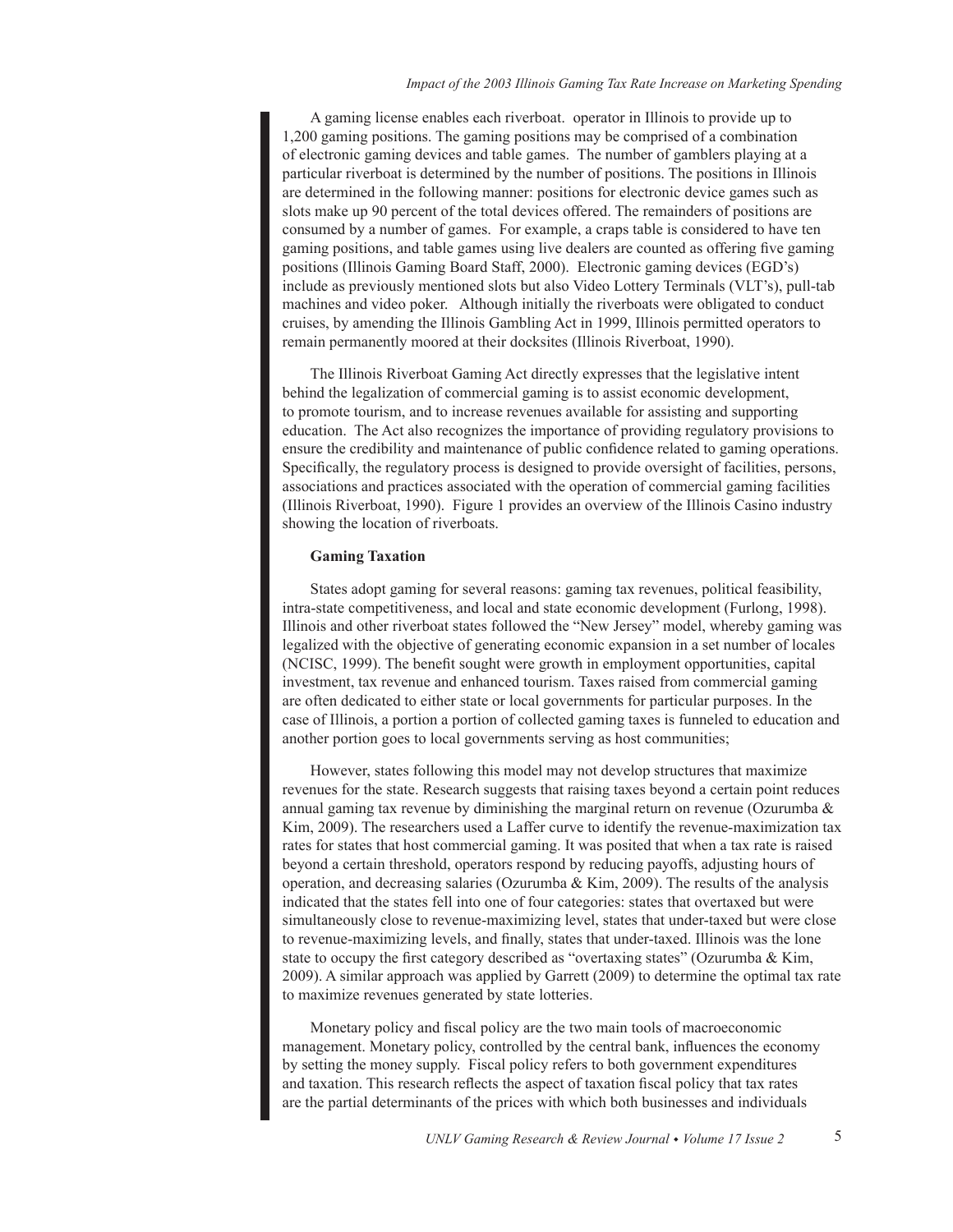are confronted in markets. It is via this relationship that incentives and behavior are correlated to tax rates (Samuelson & Nordhaus, 1989).

An example of the relationship between taxation and demand was provided by Samuelson and Nordhaus (1989) by referencing the Tax Reform Act of 1986. The Act included a provision making equipment more expensive on a relative basis which in turn deterred businesses from investing in such items. The result of the provision contributed to decreased business investment and was shown to have a negative impact on GNP.

# **Tax Rate Changes Affecting the Hospitality Industry**

In the lodging segment, occupancy taxes reflect dynamics that are similar to gaming taxation. Occupancy taxes are funds emitted by a lodging company to a tax collecting authority such as the Las Vegas Convention and Visitors Authority or various municipalities. Occupancy taxes are sourced from a percentage of guest room revenue (Ninemeier, Perdue, & Ninemeier, 2008). Researchers and stakeholders of the lodging industry have protested that legislators looking to generate revenues often rely on either implementing or increasing occupancy taxes due to the relative political safety of such a change. Since occupancy rates primarily affect out-of-state travelers who are not constituents of the legislators enacting the rate increases, the assumption is that politicians will not be punished by their electorate (Hiemstra & Ismail, 1992). Hoekstra and Ismail (1992) analyzed the effects of room taxes on various segments of lodging operations in the United States. The researchers concluded that the elimination of occupancy taxes of 9.8 % would result in a 3 % increase in occupancy rates. In a follow-up effort the same researchers discovered that most of the room tax is borne by guests with approximately one dollar out of seven being absorbed by the lodging industry. The industry is affected due to the reduction in the number of rooms sold compared to a scenario where the room tax was eliminated (Hiemstra  $&$  Ismail, 1993).

## **Profit Maximization Theory**

Profit maximization is the concept that describes what is generally accepted as one of the primary objectives of a firm. Profit is defined as the measure of total revenue of a firm minus its total costs. Hence, profit maximization describes identifying a level of output where the difference between total costs and revenues is the greatest (Becker, 2005). Evidence suggests that individuals in a firm do not always pursue profit maximizing behaviors; instead they direct their actions to maximize sales, employees, and equipment beyond profit maximization ideals (Alchian, 1965). It is noteworthy that the literature does not account for the behavior of management or owners of firms faced with disincentives such as a stepped tax structure that rewards reducing revenues.

In the case of the Illinois tax increase, legislators went beyond the maximization point and experienced diminishing returns. It has been argued that operators faced with an elevated taxation schedule adjusted their operations in order to avoid incurring the higher tax rates (Falcone, 2004). They decreased their marketing budgets and capital expenditures in order to maintain profitably (Falcone, 2004). Inevitably, these reductions were passed on to customers in the form of reduced benefits and comps. This argument provides a reasonable explanation for the failure of the tax increase to yield the expected returns; however, it has not been established empirically. Studies have found an inverse relationship between tax rates and various favorable indicators such as capital expenditures and employees, but have not investigated their relationship with marketing (Christiansen, 2005). The current research evaluates this relationship using data from an Illinois casino operator before and after the tax increase.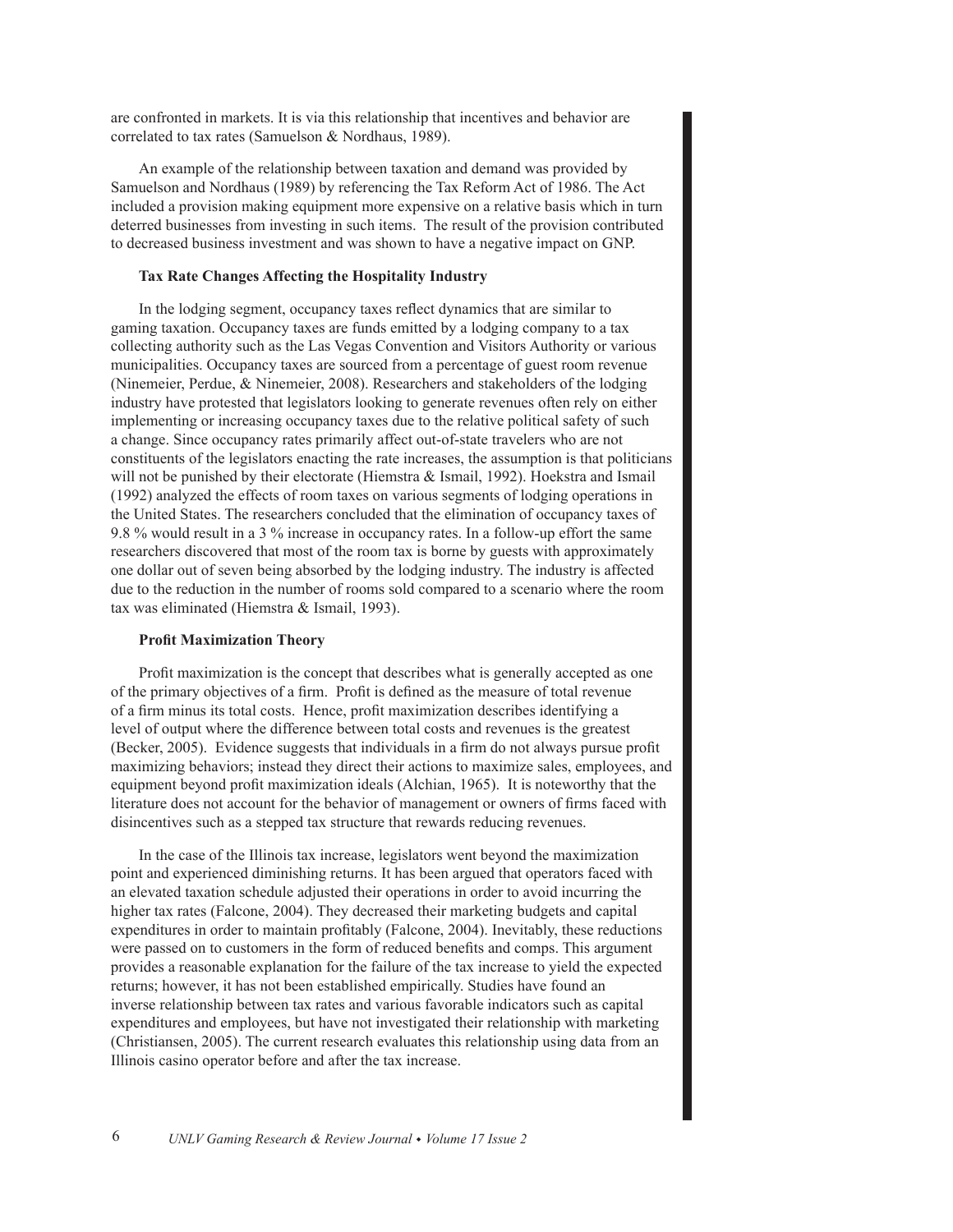# **Impact of Government Regulations on Gaming Demand**

Research has demonstrated that the Illinois tax increase was followed by reduced demand in the form of gaming volume (Ahlgren et al., 2009), admissions and revenues (Falcone, 2004). Using a time series linear regression model Ahlgren et al. were able to estimate the magnitude of this decline to be \$1.36 million per month. Their methodology had the advantage of controlling for other variables that could affect demand, and using ARIMA modeling to eliminate problematic autocorrelation. A similar method has been used to evaluate the impact of other government regulations on gaming demand (Repetti, 2011). Studies have found that a smoking ban significantly reduced gaming revenues (Garrett & Pakko; Lal & Siahpush, 2008; Pakko, 2008; Thalheimer & Ali, 2008a) in several jurisdictions including Illinois (Garrett & Pakko, 2010). Government-imposed betting limits and boarding hours were negatively related to gaming revenue (Thalheimer & Ali, 2008b), while an increase to 24-hour operations did not increase revenue (Nichols, 1998). The current study uses the ARIMA approach that has been successfully applied in other gaming legislation contexts to evaluate the impact of the Illinois tax increase on marketing expenditures.

# **Hypotheses**

It is hypothesized that the restructuring of the Illinois Gaming Tax in 2003 caused a negative reaction in marketing spending by a commercial gaming operator in the state of Illinois. The term "2003 70% tax and overall tax restructuring" represents the predictor or independent variable for the gaming tax rate change.

The null hypothesis states that marketing constant by the sponsoring company spending increased or remained constant during the Illinois tax restructuring. The null is expressed by the equation:

Ho: Coefficient of "2003 Illinois Gaming Tax Restructuring" => 0

The research hypothesis predicts that there would be a decrease in marketing spending by the sponsoring company after the Illinois tax restructuring:

H<sub>1</sub>: Coefficient of "2003 Illinois Gaming Tax Restructuring" < 0

# Methodology

## **Data Collection**

Secondary data for this study was provided by one major riverboat operator in the Chicagoland area of Illinois. These data were sourced from the company's internal records over a seven year period from January 2000, through December 2006. The property competes with several other casinos in relative close proximity. The particular riverboat casino which the study examines primarily serves a customer that lives within convenient driving distance to the location and who is typically referred to as a "local." The riverboat could also be accurately classified as a repeater market casino, that is, a casino which features a concentration of patrons that are characterized by their frequent visitation. Typical of Illinois riverboat commercial gaming operations, the casino generates over 80% of its adjusted gross revenue from the wagers of slot players. Marketing costs as a percentage of adjusted gross revenues for the operator averaged 12.2% before and after the tax increase and fell to 10.2% during the period that they higher rate was in effect.

# **Data Analysis**

The time-series regression analysis (see, for example, Bowerman et al., 2005) was

 $\overline{7}$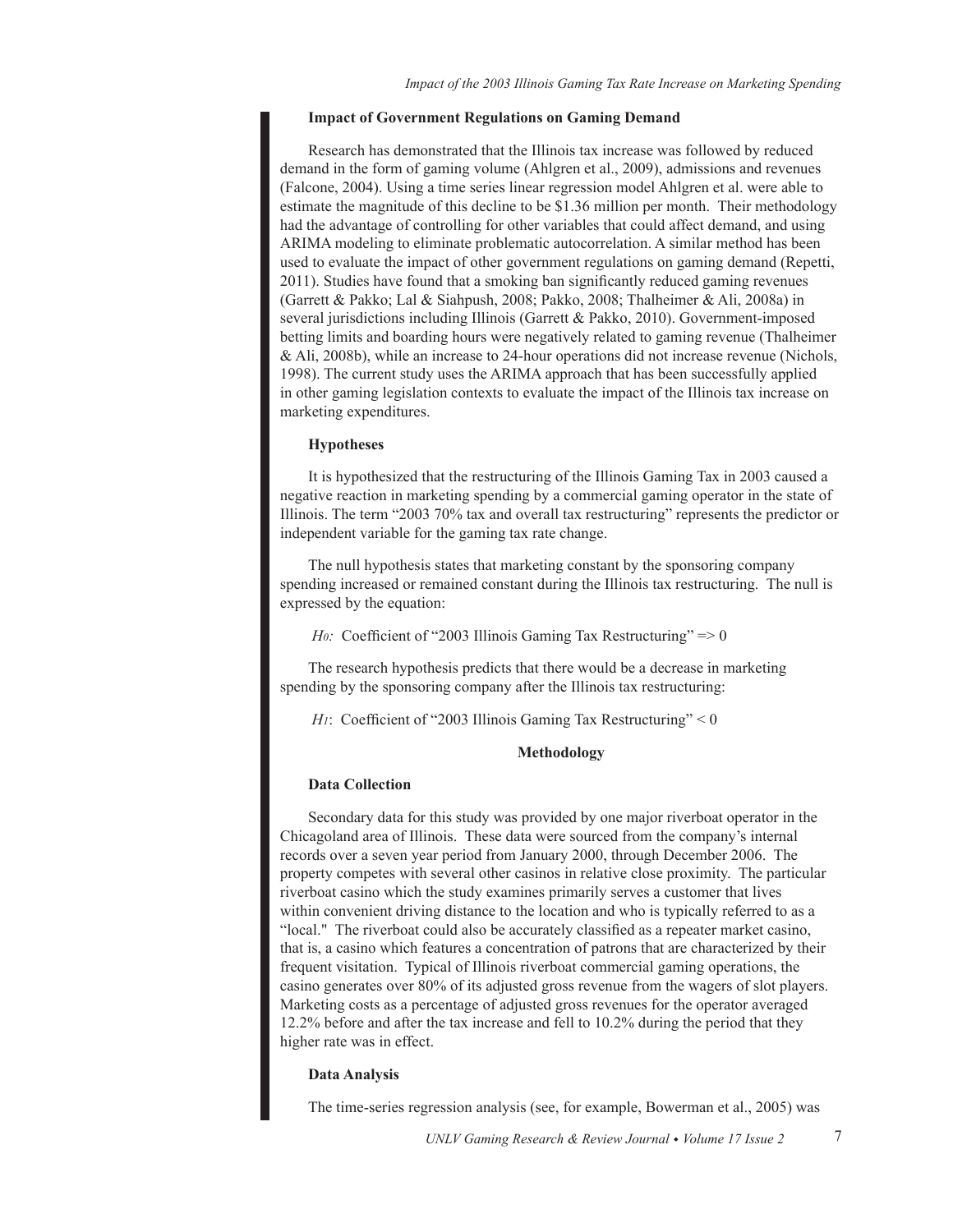conducted using R (R Core Team, 2012), an open source statistical software package. The hypotheses were first examined by simultaneous multiple regression at the 0.05 alpha level. Due to the likelihood of serial correlation in time series hospitality data sets, the residuals were tested.

As mentioned above, the analysis began with fitting a simultaneous linear regression, to a single dependent variable or response variable  $(Y)$  as a function of several independent or predictor variables  $(x)$ .

For the main research question investigating a single Illinois casino's marketing spending, the regression model can be expressed as:

 $Yt = \beta_0 \beta_1 g(t) + \beta_2 \text{Feb} + \beta_3 \text{Mar} + \beta_4 \text{Apr} + \beta_5 \text{May} + \beta_6 \text{June} + \beta_7 \text{July} + \beta_8 \text{Aug} +$  $\beta$ 9Sept +  $\beta$ 10Oct +  $\beta$ 11Nov +  $\beta$ 12Dec +  $\beta$ 1370%tax + et

where  $Y_t$  = marketing spending by sponsoring riverboat operator.

In the regression model, the unknown parameters were found by minimizing the error of the sum of squares. The regression equation describes the average value of y when the predictors are set at  $(X_1, X_2, \ldots, X_n)$ .

A binary or dummy variable was used in the model to represent the 70% tax level and the overall 2003 Illinois tax restructuring  $= \{1 \text{ if period with tax like, } 0 \text{ otherwise} \}.$ Additionally, the " $g(t)$ " variable represented the trend component which is used in a time-series regression analysis to de-trend the data, i.e., convert the time-series into a first order stationary process, which is required for ARIMA modeling. The months February-December were treated as seasonal dummy variables. For example: {1 if period t is February, 0 otherwise}. These "control variables" correspond to those used in other research that evaluates the impact of a single event in time (represented by a dummy variable) on gaming performance (e.g. Ahlgren et al., 2009; Lucas & Tanford, 2010).

In time series regression modeling, residuals should be tested for autocorrelation. Autocorrelation occurs when error terms are not random and positive terms tend to be followed by positive terms and negative terms tend to be followed by negative terms. In the presence of autocorrelation, the t-tests for significance of regression coefficients are theoretically incorrect; in addition, the predictive value of the model is compromised.

Because of the seasonal nature of hospitality and gaming, it is often necessary to include a seasonal component in the time series regression model (Eisendrath, Bernhard, Lucas, & Murphy, 2008, Ahlgren et al., 2009, Lucas & Tanford, 2010). One method of addressing seasonality is through the use of dummy variables as described. The main advantage of including the dummy variable approach is that it results in a regression equation that visibly reveals the impact of statistically significant seasonal trend and the impact of the predictor variable simultaneously. Error terms were assessed graphically for autocorrelation by analyzing autocorrelation function chart and the partial autocorrelation chart if warranted. If autocorrelation is a significant factor, then the correct procedure is to continue the analysis with autoregressive and/or moving-average terms in order to address the autocorrelation and hence the violation of the assumption that error terms are independent and normally distributed with mean 0 and a common unknown variance sigma squared. Diagnostic tests for serial correlation determined that the residuals from the regression model were autocorrelated and therefore an ARIMA analysis was used. Further diagnostic tests were performed on residuals from regression-ARIMA model to confirm that the final residuals were not autocorrelated.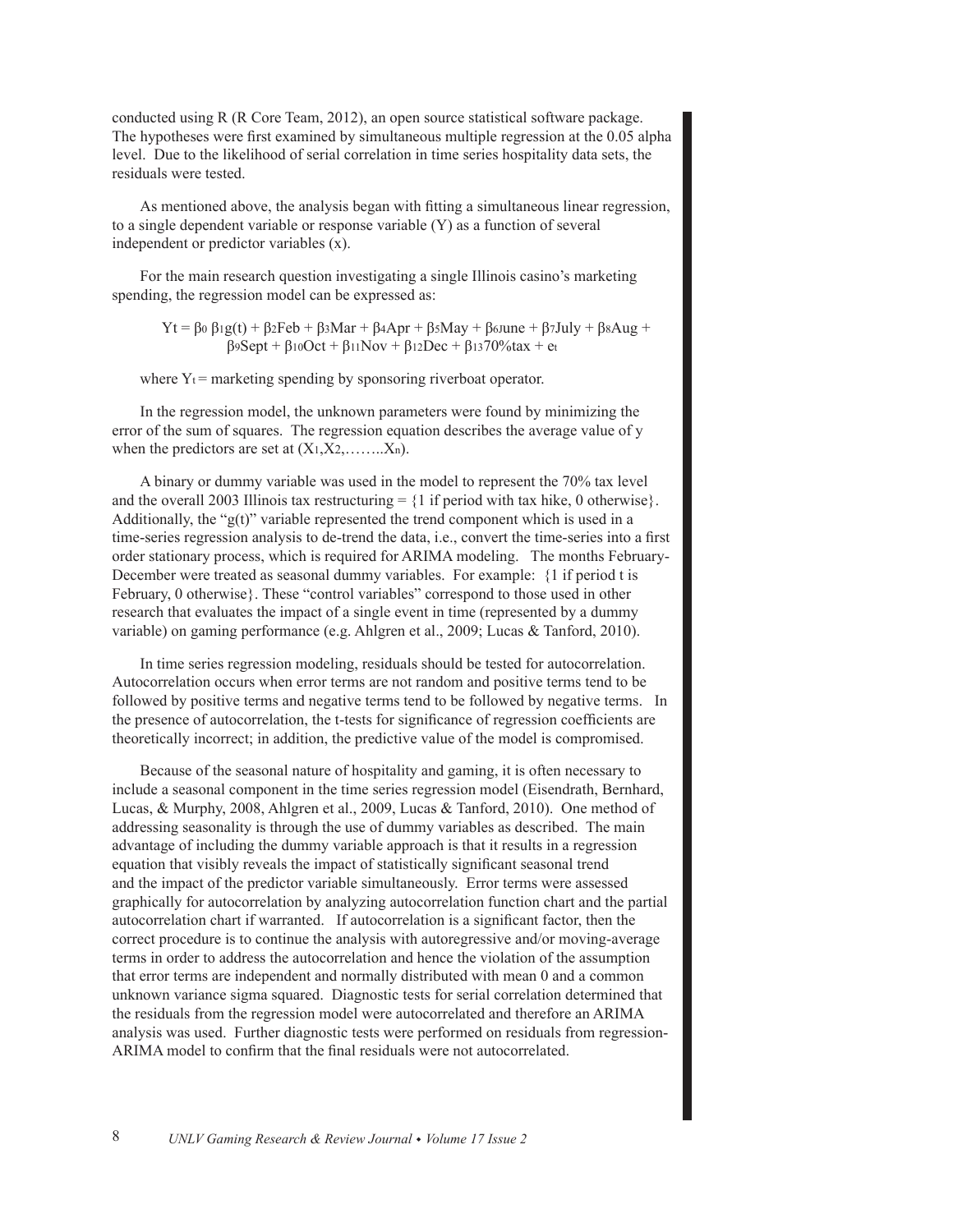#### **Results**

Figure 2 describes the marketing expenditures of the contributing Illinois operator from the years 2000 to 2006. The severe drop depicted in the graph occurs at month 43 and represents July 2003 which is the month the Illinois Gaming Tax was altered. The graph also suggests different rates of growth or trend prior to the 43 month intervention, indicating the presence of interaction between the dummy tax increase variable and the trend component. This graphical representation supports both the inclusion of an additional trend variable and the intervention variable at month 43.



Years 2000 to 2006 in monthly increments

*Figure 2.* Marketing spending of the riverboat operator before and after the 2003 gaming tax restructuring (month 43) in Illinois.

The average monthly promotional expense for the contributing riverboat operator between January 2000 and December 2006, was \$2,361,602 with a standard deviation of \$368,342.

Table 3 presents the final predictor variables that were then incorporated into the ARIMA model. In addition, multicollinearity was tested by assessing the variance inflation factors (VIF) of each predictor variable and as such, was not deemed to be an issue.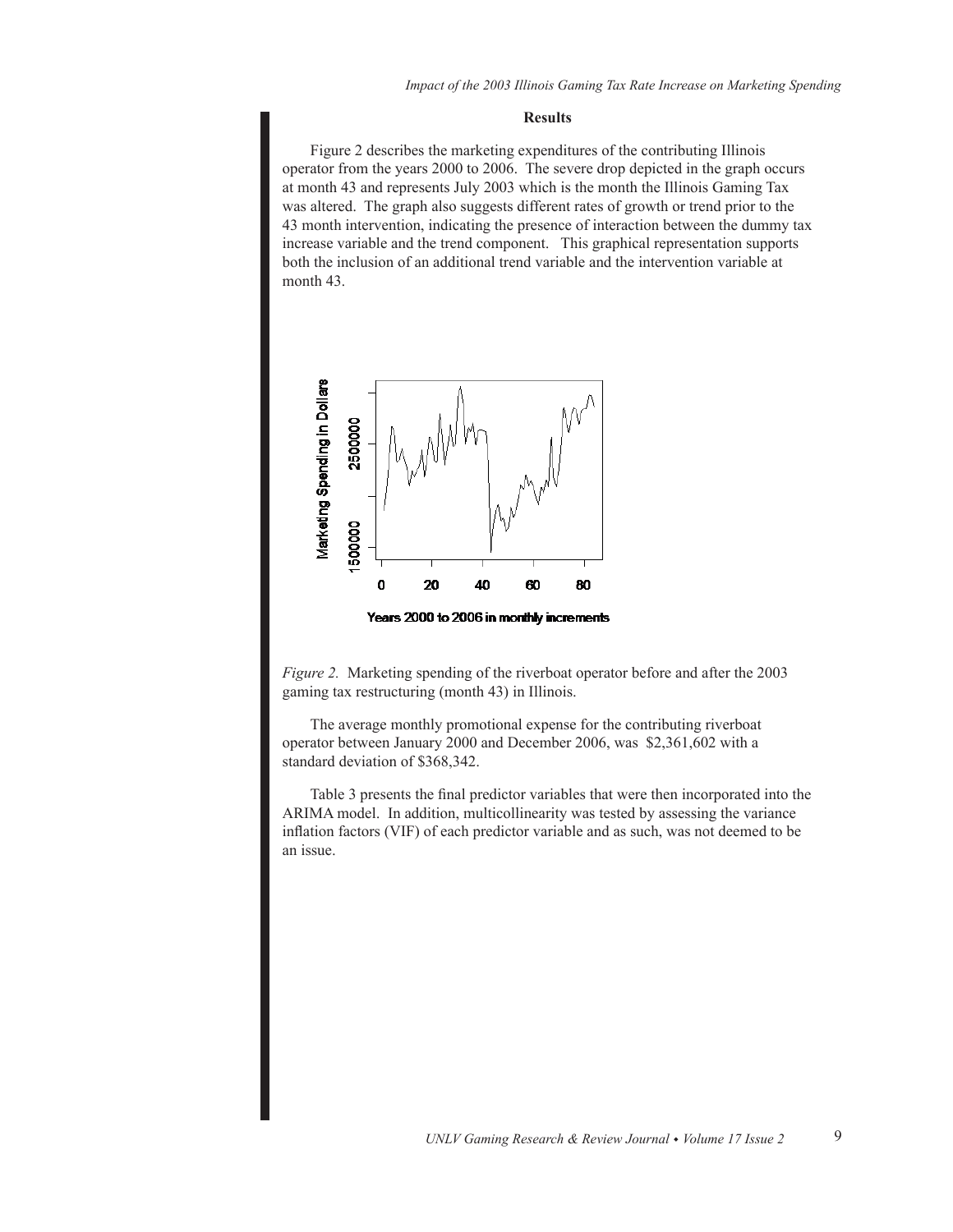Table 3 Summary of Final (Insignificant Variables Removed) Multiple Linear *Regression Analysis to Estimate Effect of the 2003 Illinois Gaming Tax Restructuring on*  **Promotional Spending of Illinois Riverboat Operator** 

| Variable                                                   | В                            | SE B                    | t-value                    | P-value                 | VIF          |
|------------------------------------------------------------|------------------------------|-------------------------|----------------------------|-------------------------|--------------|
| Intercept<br>July<br>$2003$ Tax<br>Increase                | 2532273<br>145103<br>-883407 | 25086<br>74686<br>79432 | 100.95<br>1.94<br>$-11.12$ | 0.000<br>0.056<br>0.000 | 1.01<br>3.12 |
| Cubic Trend<br>Interaction<br>of Trend and<br>Tax Increase | 73716<br>525562              | 10742<br>127917         | 6.86<br>4.11               | 0.000<br>0.000          | 1.01<br>3.13 |

Subsequently, the model was assessed for autocorrelation by plotting the residuals on both the autocorrelation function (ACF) and the partial autocorrelation function (PACF) maps shown in Figure 3. Spikes at lag one on both maps indicated that autocorrelation was a factor. Autocorrelation was addressed by fitting an ARIMA  $(0,0,1)$  with independent variables. The results of the ARIMA  $(0,0,1)$  are presented in Table 5.



*Figure 3.* Initial autocorrelation and partial autocorrelation plots of residuals from final regression analysis estimating the effect of the 2003 Illinois Gaming Tax restructuring on the promotional spending of an Illinois riverboat operator.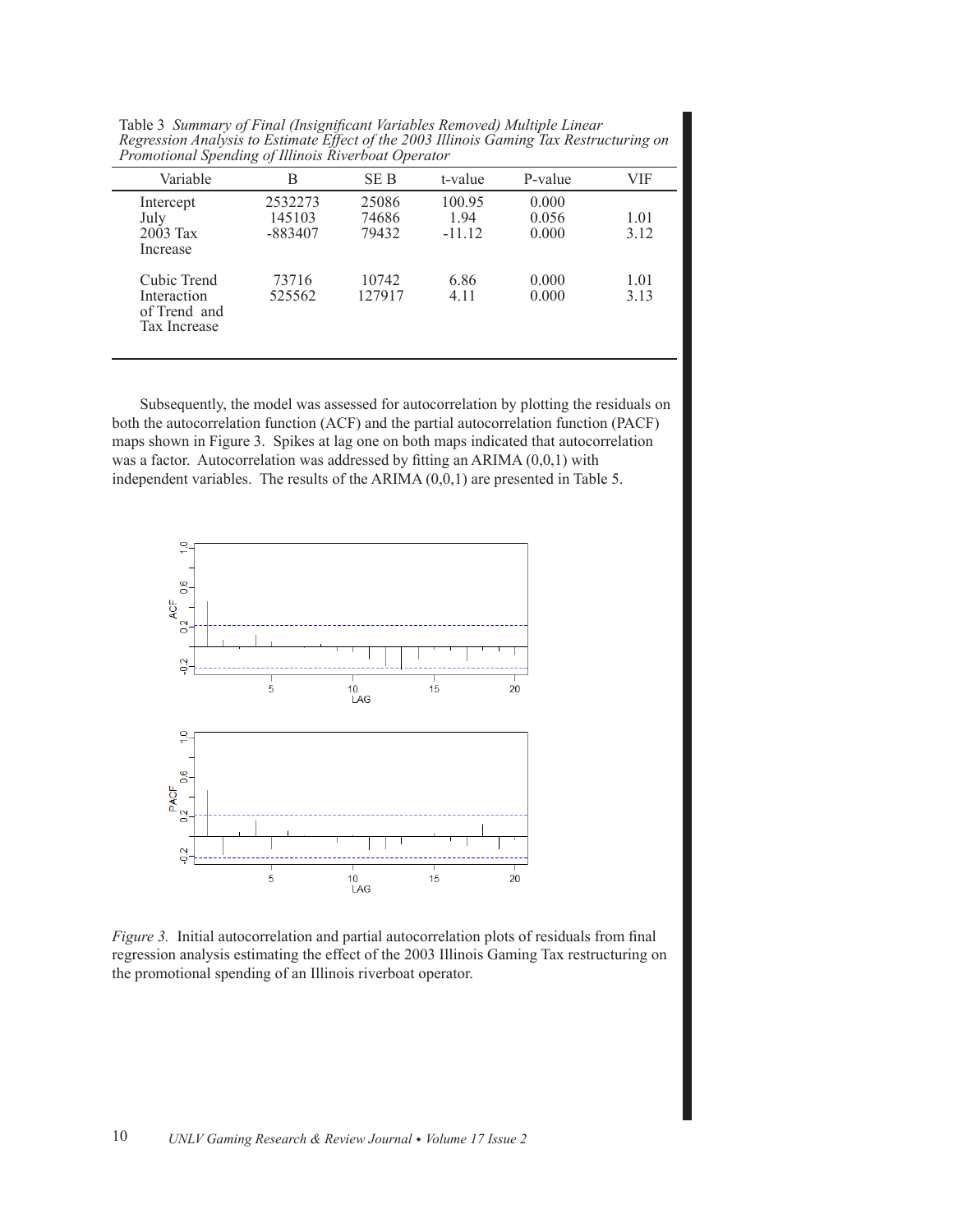|                                                                               | $\cdots$ $\cdots$     |                       |              |                |  |
|-------------------------------------------------------------------------------|-----------------------|-----------------------|--------------|----------------|--|
| Variable                                                                      | В                     | SE B                  | t-value      | P-value        |  |
| July                                                                          | 111541.50             | 54636.76              | 2.04         | 0.037          |  |
| $2003$ Tax                                                                    | $-920094.00$          | 94697.16              | $-9.72$      | 0.000          |  |
| Increase<br>Cubic Trend<br>Interaction<br>of Trend and<br><b>Tax Increase</b> | 74043.95<br>647490.60 | 13118.22<br>153304.20 | 5.64<br>4.22 | 0.000<br>0.000 |  |
| MA <sub>1</sub>                                                               | 0.48                  | 0.08                  | 6.11         | 0.000          |  |

Table 4 Summary of ARIMA to Estimate Effect of the 2003 Illinois Gaming Tax *Restructuring on Promotional Spending of Illinois Riverboat Operator* 

*Note.*  $AIC = 2265.29$ 

The ARIMA model estimating the effect of the 2003 Illinois Gaming Tax restructuring on promotional spending, found four variables that were significant at the .05 alpha level. Cubic trend was a significant component of the final model as promotional spending increased by  $$107,666$  on a monthly basis. In addition, July was characterized by a  $$270,000$  increase in promotional spending. The interaction between trend and the tax increase was also significant. The results were again assessed for autocorrelation by assessing the residuals from the ARIMA plotted on both the autocorrelation function (ACF) and the partial autocorrelation function (PACF) maps. The ACF and PACF plots confirmed that the spikes, at all lags, were not significant.

# **Final Illinois Promotional Spending Results**

The omnibus F statistic was significant at the .05 alpha level,  $F = 59.5$  with  $df = 4.79$  and  $p < .001$ . The model produced an R2 of .75 and an adjusted R2 of .74. The null hypothesis of no linear relationship was rejected in this model. Supporting the main hypothesis, the restructuring of the Illinois Gaming Tax in 2003 is associated with a significant and negative effect on marketing spending by a commercial gaming operator in the state of Illinois;  $t = -9.72$  with  $df = 79$ and  $p < .001$ . The change in the Illinois Gaming Tax in July of 2003 resulted in a \$920,094 decrease in promotional spending by riverboat contributing the data for this study. The moving average (MA) terms appears in the results of the model and was incorporated to counteract the biasing effects of serial correlation evident in the error terms. An ARIMA  $(0,0,1)$  with independent variables seemed to provide better ACF/PACF. Next Ljung-Box tests were run on residuals from the ARIMA  $(0,0,1)$  for lags 1 - 20. The smallest P-value over 20 lags was  $0.11 > 0.05$ , hence it was concluded that the time series regression model with ARIMA  $(0,0,1)$ term yielded uncorrelated residuals.

#### **Discussion**

The analysis supported the hypothesis that the 2003 Illinois Gaming Tax restructuring's significantly reduced promotional spending of an Illinois riverboat operator. The final model rejected the null hypothesis and in doing so explained over 75% of the variance in the dependent variables, and demonstrated that the gaming tax increase resulted in a \$920,094 decrease in monthly promotional spending by the riverboat operator. The model also suggested that seasonality was a factor, with the month of July bringing an \$111,541 increase in the operator's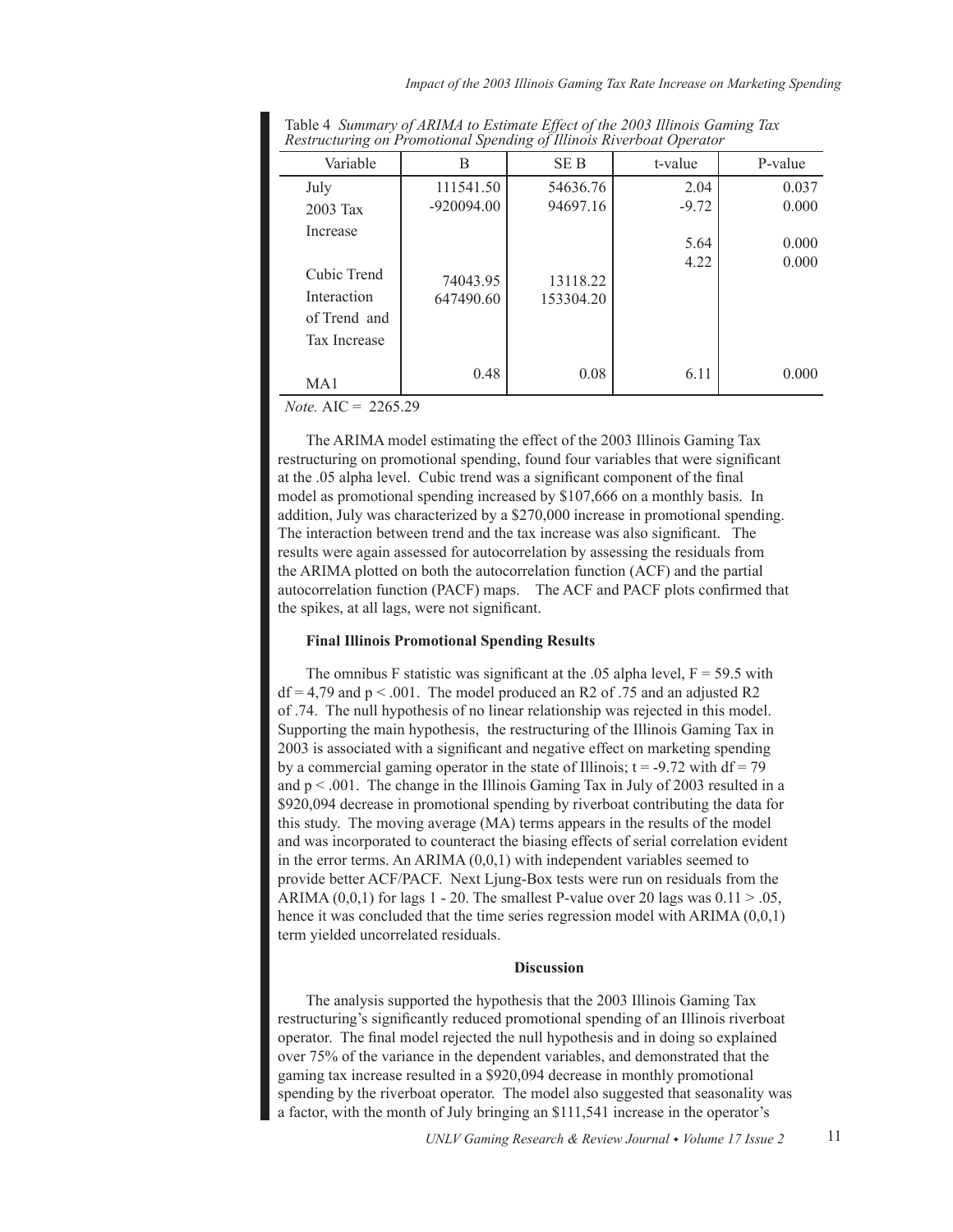promotional expenditures. Finally, the model indicated the presence of a trend as well as an interaction between the overall trend and the tax restructuring.

The findings are generally supportive of profit maximization theory. Managers of the Illinois riverboat appear to have withdrawn promotional and complimentary offerings in response to the 2003 gaming increase. Despite the marginal nature of the gaming tax, it must be remembered that gaming taxes are assessed directly on adjusted gross revenues. Therefore, the operator must cover all fixed and variable expenses related to the operation after the state receives its portion which reached 70 cents of every dollar the casino generated in revenues at the highest Illinois gaming tax rate. Therefore, in an effort to maximize profits, an operator may conclude that actually discouraging additional revenues in order to prohibit the attainment of revenue totals that would incur the higher rate is in management's best interest. The results of the analysis combined with confidential interviews with the executive management and marketing staff of the contributing riverboat operator suggest that it appears as if management may have adopted this approach. It should be noted that other possible explanations for the decrease in gaming demand besides the reduction in marketing spend are plausible. For example, it is possible that operators in neighboring states improved their service delivery or adopted a game mix that was more attractive to customers.

#### **Implications**

The findings of this study are significant for legislators considering the legalization of commercial gaming as well as for state governments considering adjustments to gaming tax rates. Gaming tax rates are shown to impact the promotional effort that operators exert in the interest of drawing patrons and generating revenues. Legislators would be wise to recognize that the gaming taxes they collect are produced in part via the marketing efforts of their operators and tax structures that serve as a disincentive to the operator have the potential to impact the state's budget.

The implications of the findings for both operators and state government are unclear in two respects: Do gaming customers disappointed by reduced promotions and complimentaries take their gaming wallet across state lines? Do operators in surrounding states react in a predatory manner and increase promotional spending in the effort to encourage cross-state substitution? If the first scenario was shown to be true, then Illinois' gaming tax rate increase resulted in an increase in the collection of gaming taxes for surrounding states. Furlong (1998) stated that two of the main reasons states legalize commercial gaming are the collection of gaming taxes and inter-state competitiveness. If Furlong's two justifications are assumed to be in a state's best interest it is then logical to conclude that a gaming tax rate increase of the magnitude that Illinois implemented in 2003 is not in their best interest. Future research is necessary to clarify this question.

#### **Limitations**

A limitation of this research is the collection of data from a single Illinois operator. This is in part a reflection of the inherent difficulty of obtaining data from commercial gaming operators, who are typically extremely reluctant to share data outside of their company. Although operators are required to share revenues with state regulators and public companies must share certain aggregate financial data with the Securities and Exchange Commission, monthly promotional data from a particular operator is only available directly from the source. As such, the results of this study are not necessarily generalizable to other Illinois operators, or to other gaming jurisdictions. The findings are instructive in that they inform the legislators in Illinois that a major operator within their state decreased promotional spending in reaction to their gaming tax rate increase.

It is conceivable that other changes to the budgetary activities of the contributing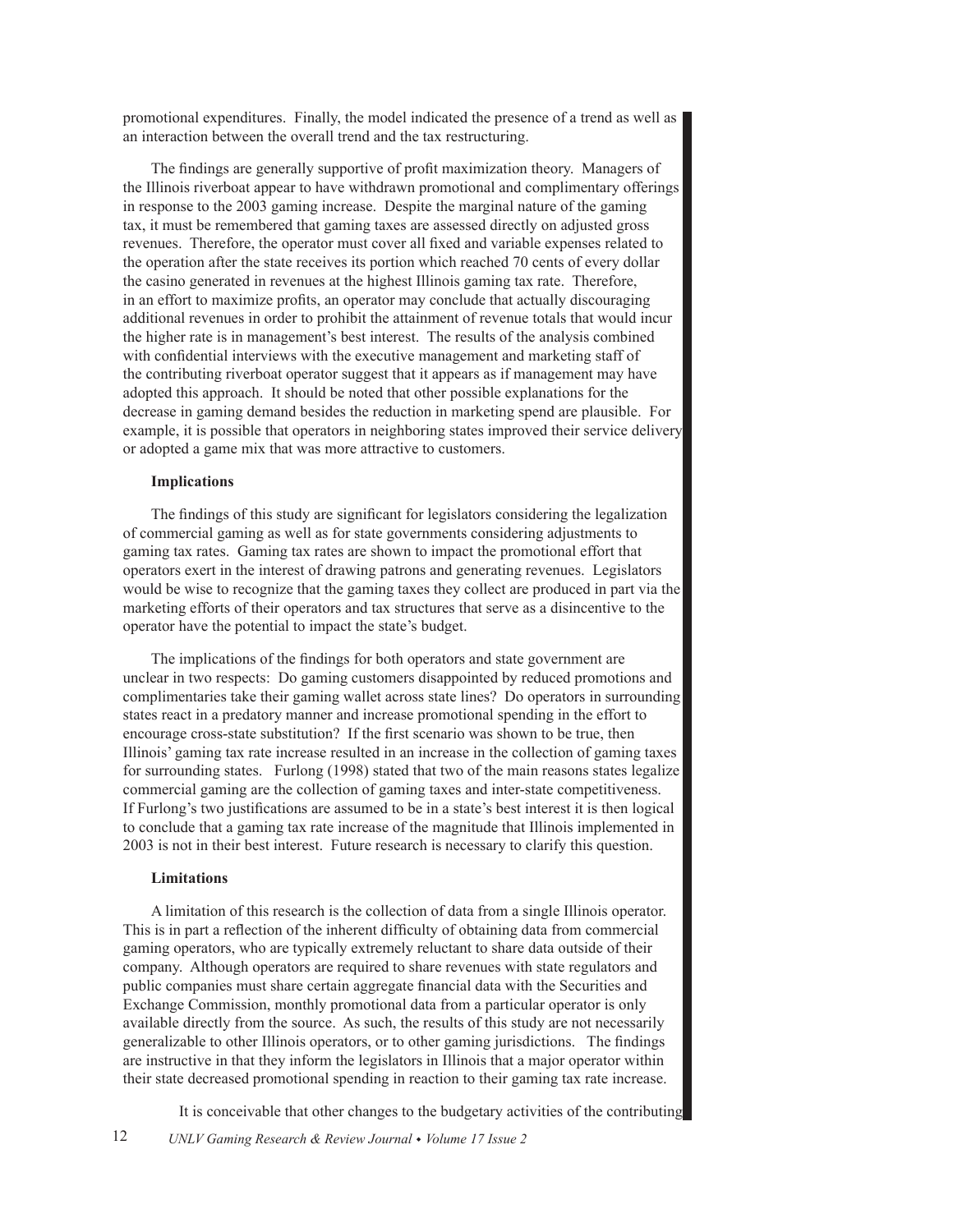operator impacted the results and were not brought to the attention of the researchers. However, the company executive responsible for nationwide marketing efforts for the company indicated that Illinois' implementation of the new gaming tax rate schedule was the primary motivation for changes to the promotional spending budgets.

Lastly, the innate methodological limitations of time series analysis as it pertains to this study should be acknowledged. That is, exploratory time series analysis has certain limitations: (i) generalizing the results from a single study in which data from a certain time period has been collected over other properties and for all time periods, (ii) problems with identifying all the right variables, and (iii) problems with correctly identifying the model, and (ii) going from correlation to causation.

## **Future Research**

Of particular value to this area of research would be a future investigation into the behavior of Illinois gaming customers in relation to the gaming tax increase. As previously mentioned, Ahlgren et al. (2009) demonstrated that the gaming tax increase resulted in lowered demand for casino gaming in Illinois. Future research is necessary to investigate whether these casino patrons reacted only by withholding the discretionary spending from the casino product completely or whether they continued frequenting casinos in more favorable jurisdictions. That is, did these gaming customers cross state lines and spend their gaming budgets in the surrounding states of Indiana, Iowa, and Missouri that compete with Illinois for the region's gaming customers. Other studies might investigate whether other recreational alternatives that compete for discretionary spending of a state's citizens experienced increased demand in association with the 2003 Illinois gaming tax increase.

A final suggestion for future research is the investigation into whether operators in neighboring states actively behaved in an increased predatory manner when they became aware of the Illinois casino patrons who were denied previously received perks and complimentaries. One could speculate that casino operators in the "Chicagoland" region of Indiana might have attempted to draw Illinois gamers across state lines with lucrative marketing offers. A number of companies owned riverboat casinos both in Illinois and the surrounding states. Some observers have suggested that operators diverted marketing budgets from Illinois to its riverboats in competing states that enjoyed lower gaming taxes. Although no operators have acknowledged shifting business to competing states, It is conceivable that they may have taken such an approach if it was feasible. When questioned, a marketing executive for a major casino company, that operated boats in multiple riverboat state markets, strongly objected to this suggestion and alluded to warnings issued by the Illinois gaming commission of unpleasant consequences, for any operator who might pursue such a strategy.

#### **References**

- Ahlgren, M., Dalbor, M.,  $\&$  Singh, A. (2009). Estimating the effect of the 2003 gaming tax restructuring on riverboat gaming volume. UNLV Gaming Research  $&$  Review Journal,  $13(2)$ ,  $45$ .
- Alchian, A. (1965, November). The basis of some recent advances in the theory of management of the firm. Journal of Industrial Economics,  $14(1)$ ,  $30-41$ .
- American Gaming Association. (2004). State of the states: The AGA survey of casino entertainment. Retrieved from http://www.americangaming.org/industry-resources/ research/state-states
- Becker, G. (2005, January). Profit maximization. Blackwell Encyclopedic Dictionary of Managerial Economics.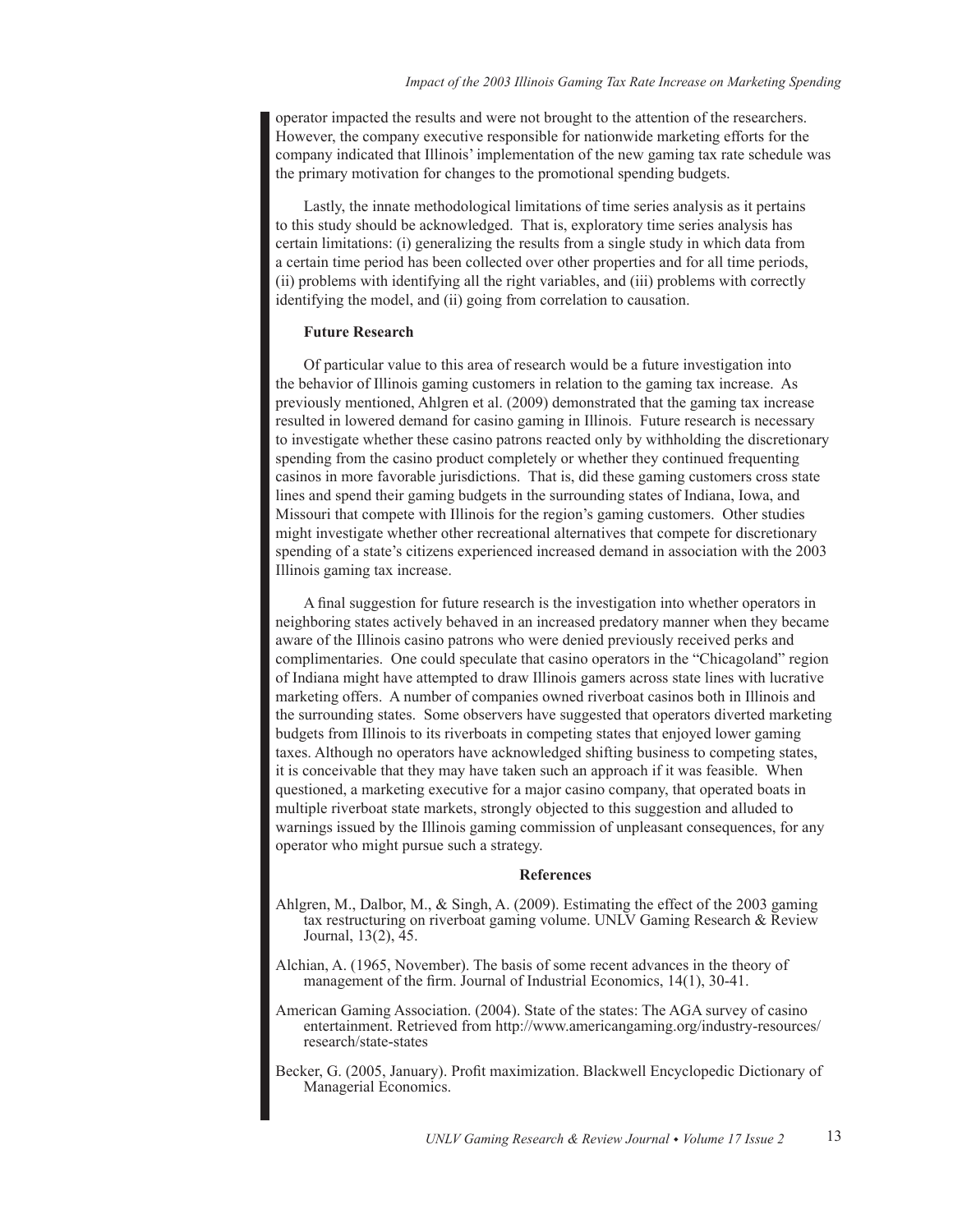- Bruce L. Bowerman, Richard T. O'Connell, Anne B. Koehler (2005). Forecasting, time series, and regression: an applied approach, Chapter 6. Thomson Brooks/Cole.
- Christiansen, E. (2005). The impacts of gaming taxation in the United States. (White Paper Series). Washington, D.C: American Gaming Association.
- Eisendrath, D., Bernhard, B. J., Lucas, A. F., & Murphy, D. J. (2008). Fear and managing in Las Vegas: An analysis of the effects of September 11, 2001, on Las Vegas strip gaming volume. The Cornell Hotel and Restaurant Administration Quarterly, 49(2), 145.
- Falcone, M. (2003a). Assessing the impact. Casino Journal, 16(7), 6.
- Falcone, M. (2003b). Sounding off on higher gaming taxes. Casino Journal, 16(9), 93.
- Falcone, M. (2004). A Wall Street Perspective on the current state of the IL gaming industry, Deutsche Bank AG. Retrieved from http://ilga.gov/commission/cgfa2006/ Upload/WallStreetILGaming.pdf
- Furlong, E. J. (1998). A logistic regression model explaining recent state casino gaming adoptions. Policy Studies Journal, 26(3), 371.
- Garrett, T. A. (2001). The leviathan lottery? testing the revenue maximization objective of state lotteries as evidence for leviathan. Public Choice, 109(1-2), 101.
- Garrett, T. A. & Pakko, M.R. (2010). The revenue performance of casinos after a smoking ban: The case of Illinois (Working Paper 2009-027B). St. Louis, MO: Federal Reserve Bank of St. Louis. Retrieved from http://research.stloiusfed.org/ wp/2009/2009-027.pdf
- Hiemstra, S. J., & Ismail, J. A. (1992). Occupancy taxes: No free lunch. The Cornell Hotel and Restaurant Administration Quarterly, 33(5), 84.
- Hiemstra, S. J., & Ismail, J. A. (1993). Incidence of the impacts of room taxes on the lodging industry. Journal of Travel Research, 31(4), 22.
- Illinois Gaming Board Staff. (2000). Adopted rules implementing Illinois gaming act(No. 230 ILCS 10).
- Illinois Gaming Board. (1999-2006). 1999-2006 Annual reports. Retrieved January 15, 2010 from http://www.igb.illinois.gov/annualreport/.
- Illinois Riverboat Gaming Act (1990), 230 ILCS 10/2
- Lal, A., & Siapush, M. (2008). Evidence-based public health policy and practice: The effect of smoke-free policies on electronic gaming machine expenditure in Victoria, Australia. Journal of Epidemiology and Community Health, 62(1), 11-15.
- Lucas, A. F., & Tanford, S. (2010). Evaluating the impact of a new resort amenity on gaming business volumes. Gaming Research & Review Journal.  $14$  (2),  $1-13$ .
- Marbach, J. R. (1999). Riverboat gambling in Illinois: A policy assessment. Gaming Law Review, 3(2-3), 151-156.
- The national gambling impact study commission final report (1999). Washington, D.C.: National Gambling Impact Study Commission.
- Nichols, M. W. (1998). The impact of regulation of casino win in Atlantic City. Review of Industrial Organization, 13, 713-726.
- Ninemeier, J. D., Perdue, J., & Ninemeier, J. D. (2008). Discovering hospitality and tourism: The world's greatest industry (2nd ed.). Upper Saddle River, N.J.: Pearson Prentice Hall.
- Ozurumba, C., & Kim, Y. (2009). Determining the revenue-maximization tax rate for states with legalized corporate casino gambling. Journal of Public Budgeting, Accounting & Financial Management, 21(2), 18.

<sup>14</sup> UNLV Gaming Research & Review Journal • Volume 17 Issue 2